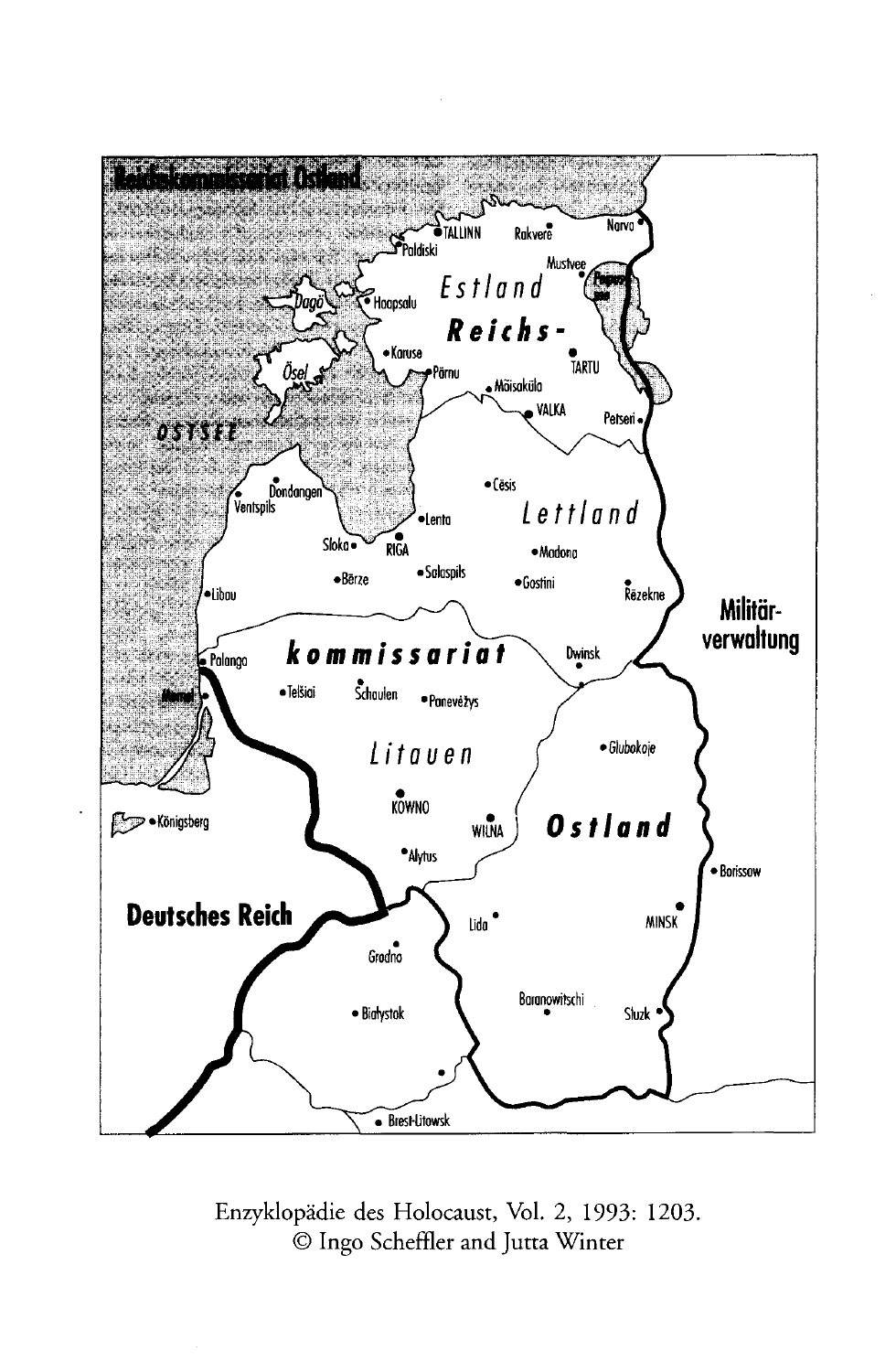## **Introduction**

This book is the result of a conference held at Södertörn University College and Uppsala University in April 2002 entitled *"Focus: Reichskommissariat Ostland* - *Collaboration and Resistance during the Holocaust* The intention of the organizers was to bring together scholars doing primary research on an aspect of the Holocaust which has received some treatment, but not as much as might be imagined given the centrality of the region to events of the Holocaust. What happened during the Second World War in the region which the Germans themselves dubbed *Reichskommissariat Ostland,* that is, the countries of Estonia, Latvia, Lithuania and Belarus (White Ruthenia) is of central importance for a deeper understanding for a host of important questions regarding the Holocaust. Therefore, we wished to assist in on-going international research efforts to cast new and better light on some of the questions raised by any consideration of the region. Not least, we were eager to locate younger scholars from the countries in question who are utilizing archival collections unavailable prior to the fall of the Soviet Union. We believed as well that present-day scholars from this region are, it seems fair to say, more imbued with the research methods and ethics of modern scholarship than their predecessors.

Because so much of the killing took place in this region, beginning as is well known with Operation Barbarossa in June 1941, this aspect of the Holocaust has been told before and much has been known. The policies of and actions taken by the Germans have been the subject of considerable research and analysis in past decades, beginning not least with Raul Hilberg's seminal *The Destruction of the European Jews*, through such general histories as Lucy Dawidowicz's *The War Against the Jews*, Martin Gilbert's *The Holocaust: the Jewish Tragedy* and Leny Yahil's *The Holocaust. The Fate of European Jewry, 1932-1945.1* Some survivor testimony from this region

<sup>1</sup> Hilberg, Raul, *The Destruction of the European Jews* (New York and London: Holmes **& Meier 1985); Dawidowicz, Lucy,** *The War Against the Jew s* **(Harmondsworth: Pen-**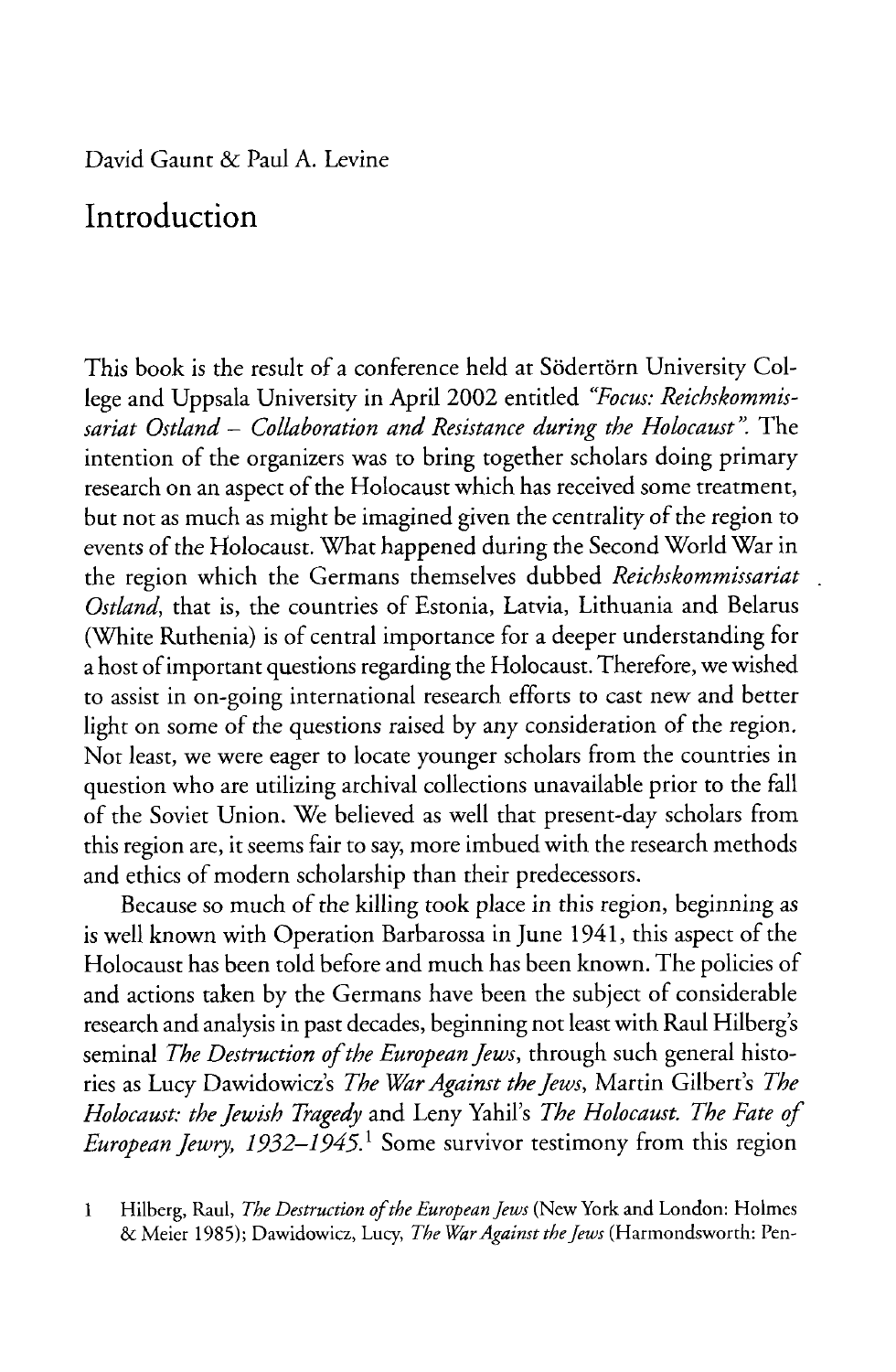has been published in various languages, including Hebrew and English, most often in small editions rarely available in even some of the better research libraries. But these past studies, surveys and memoirs have lacked both the advantage of using newly uncovered material or from our ever advancing understanding of key aspects of the Holocaust large and small – an understanding which was unimaginable prior to the massive burst of research and publication which took place throughout the 1990s.

The organizers wanted especially to illuminate specialist treatments using, as noted, previously unavailable documents of the German occupation forces and local self-government agencies in local archives, investigations by the secret police and court records of trials against collaborators made by Soviet authorities just after the end of the Second World War as well as oral histories recorded in recent years.

We wanted as well to plunge explicitly into two of the most controversial aspects of Holocaust history of this region: that is the collaboration of the local population with the Nazi extermination policy and the effect of local Jewish resistance to these policies. Although it has long been known that Hilberg was incorrect when he asserted that Jewish resistance was nonexistent, it seemed important to discuss what is known today about the various resistance groups and movements, both within ghettos and among partisan groups. Even more acute was the need for some renewed and informed discussion about the nature and extent of the collaboration of domestic actors with the Germans in the persecution and killing of the native Jewish populations. Anyone informed of the situation knows how acrimonious this issue has been through the decades since the war and again, it seemed that because of the time which has lapsed since the Baltic states regained their independence, a more informed and source based discussion would be possible. Yet even on the "neutral" ground provided the participants in Sweden, this issue clearly remains a painful and controversial one in which discussion easily deteriorates into one of sharp accusations and defensive responses. It would be fair to say that this volume does not shy away from issues of controversy and scholarly conflict, nor does it claim to present resolutions to the central controversies. While there is

**guin 1990); Gilbert, Martin** *The Holocaust: the Jewish Tragedy* **(London: Fontana 1987);** Yahil, Leny, *The Holocaust. The Fate of European Jewry*, 1932-1945 (New York: Ox**ford University Press 1990).**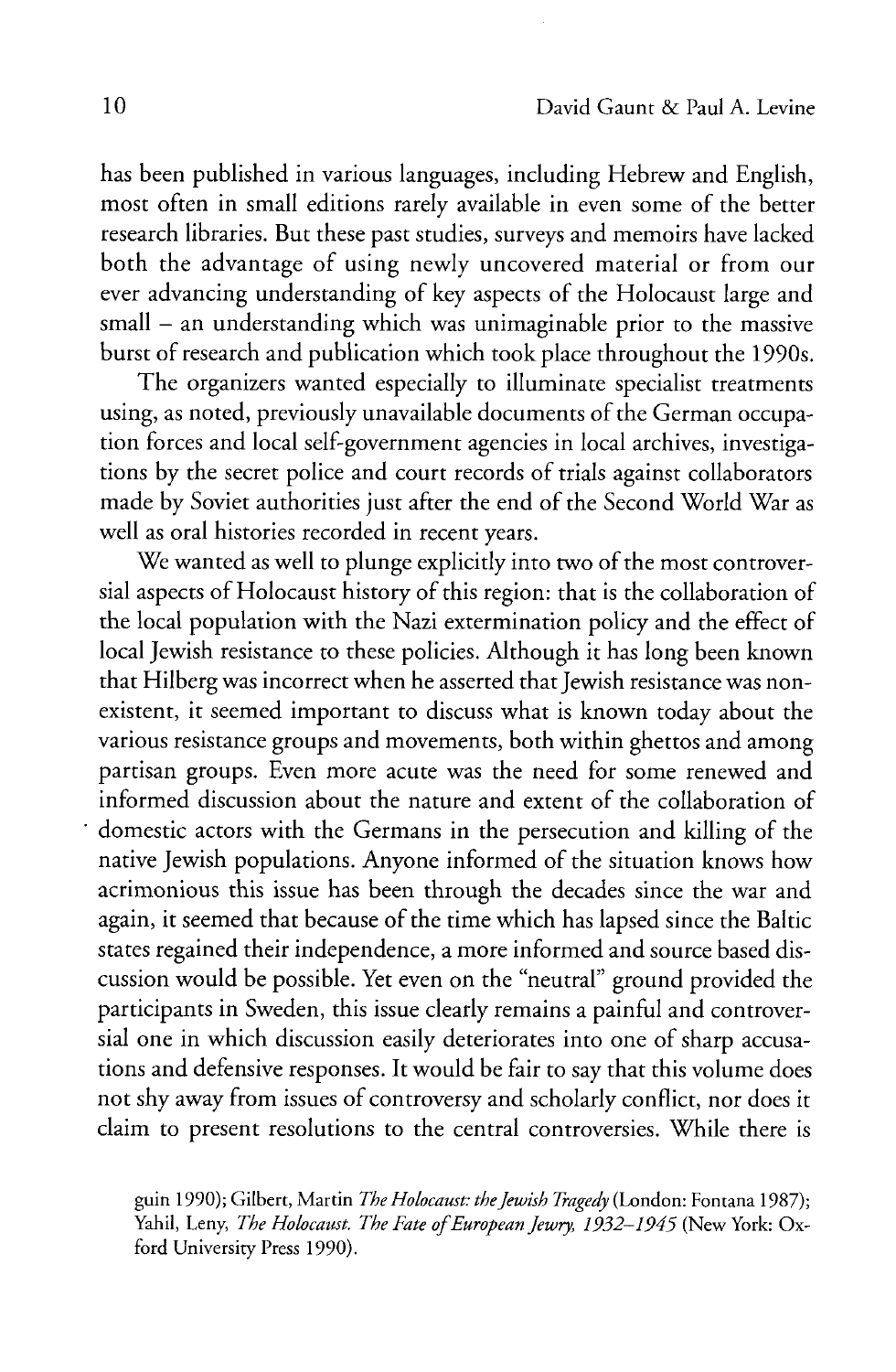some agreement about what happened, differing interpretations and perspectives, naturally enough, remain. On the one hand there are some who adopt an apologetic stance, who try to find extenuating circumstances and who try to minimize the number of collaborators and the importance of their activities. On the other are those who expand the definition of collaboration to civil administrators active in fields not directly connected with the extermination of the region's Jews.

There are more reasons for the importance of research on genocide in this part of Eastern Europe than that the story is not one of the most well known aspects of the Holocaust. One of the most important reasons for further research into this region is the fact that a deeper understanding of Nazi policy here sheds essential light on the debate amongst Holocaust historians which refuses to go away, namely, when did Hitler make the "global decision" to exterminate European Jewry. This remains somewhat obscure and retains its importance for understanding, among other things, the timing and nature of collaboration in the *Ostland?* The chronology of killing in this region, and the decision making behind it remain unknown to the broader public, who continue to believe that the Wannsee Conference is when Hitler (who of course wasn't even present, as neither was Himmler) made the decision to kill the Jews.

The brutal reality, proximity and primitiveness of much of the killing of many hundreds of thousands of Jews in this region also must be better understood and widely mediated for again, much of the general public believes that most or all Jews died in the gas chambers of such camps as Auschwitz-Birkenau, Majdanek or Treblinka. For the Germans, the killings in the east showed that it was possible to kill constantly growing numbers of Jews, thus removing such alternative plans as the Madagascar deportation scheme from the Nazi agenda.<sup>3</sup> For instance, the murder of mainly Jewish adult men began immediately with the invasion of the Soviet Union and continued for more than a month, but who gave the orders, and when, to include women and children? We do know that a decisive step

**2** For one of the most recent and clearest expositions of the current discussion regarding the timing and significance of the decision, see Christopher Browning's collection of **essays,** *Nazi Policy, Jewish Workers, German Killers* **(Cambridge: Cambridge University Press 2000).**

**<sup>3</sup> Browning, Christopher,** *Fateful Months. Essays on the E mergence o f the Final Solution* **(New York and London: Holmes & Meier 1991).**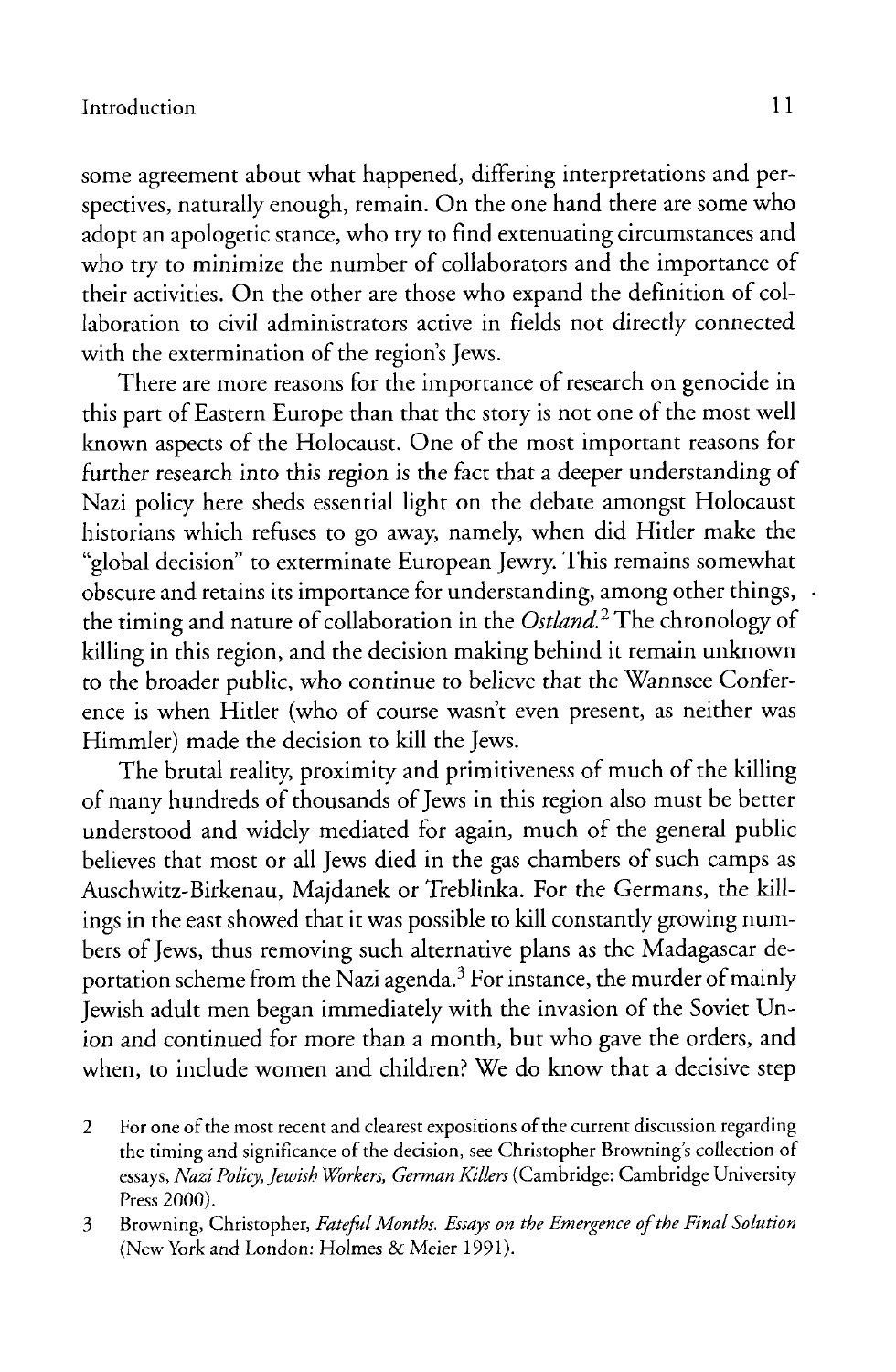towards genocide was taken in the middle of August 1941 when the *Einsatzgruppen* began reporting that they were also murdering Jewish women and children.4

While our understanding and perceptions of the Hitlerian "polyocracy" has evolved, there remains no question that the decision making process in Nazi Germany was confused and confusing, often competitive and illogical, and surprisingly decentralized — at least according to normal governmental structures extent throughout Europe during the first half of the last century. Contemporary failure to understand "what actually happened" is caused not least by an unrealistic ambition to identify a single Nazi practice that was used at all times and in all conditions and places. While there existed clear civil and military formal chains of command, there also existed parallel and rival structures which had grown out of the Nazi party and which took orders directly from Hitler and other leading party officials. It thus remains difficult to formulate clear, concise and comprehensive conclusions that are at the same time well informed about Nazi occupation policy and the Holocaust in Eastern Europe. This is not caused by a lack of documentation, but rather since the opening of archives, a surfeit of documentation that is sometimes contradictory and sometimes confusing.<sup>5</sup>

Although Reinhard Heydrich's RSHA *(Reichsicherheitshauptamt)* played the central role in coordinating, from Berlin, the various aspects of Nazi genocide, it was not unusual that local administrators throughout the east and not only the *Ostland* were often not immediately informed of changes of policy towards the Jews until these were already being implemented elsewhere. In truth, however, with regard to the continent-wide genocide of the Jews, coordination between the SS, the *Wehrmacht*, and the various civilian agencies, the range of confusion is not very great and the "inefficiencies" always overcome. For there was a singular unanimity throughout

- **4 Forster, Jürgen, "The Relation Between Operation Barbarossa as an Ideological War** of Extermination and the Final Solution" in David Cesarani (ed.), *The Final Solution*. *Origins and Implementation* (London: Routledge 1994) p. 93. See also Breitman, **Richard,** *O fficial Secrets: What the Nazis Planned and w hat the British and Americans Knew* (London: Penguin 2000).
- 5 For an effective summary in English of recent German research into this often vexing question of Nazi decision making, especially in the occupied East, see Herbert, Ulrich **(ed.)** *N ational Socialist Extermination Policies. Contemporary German Perspectives and Controversies* **(New York & Oxford: Berghahn Books 2000).**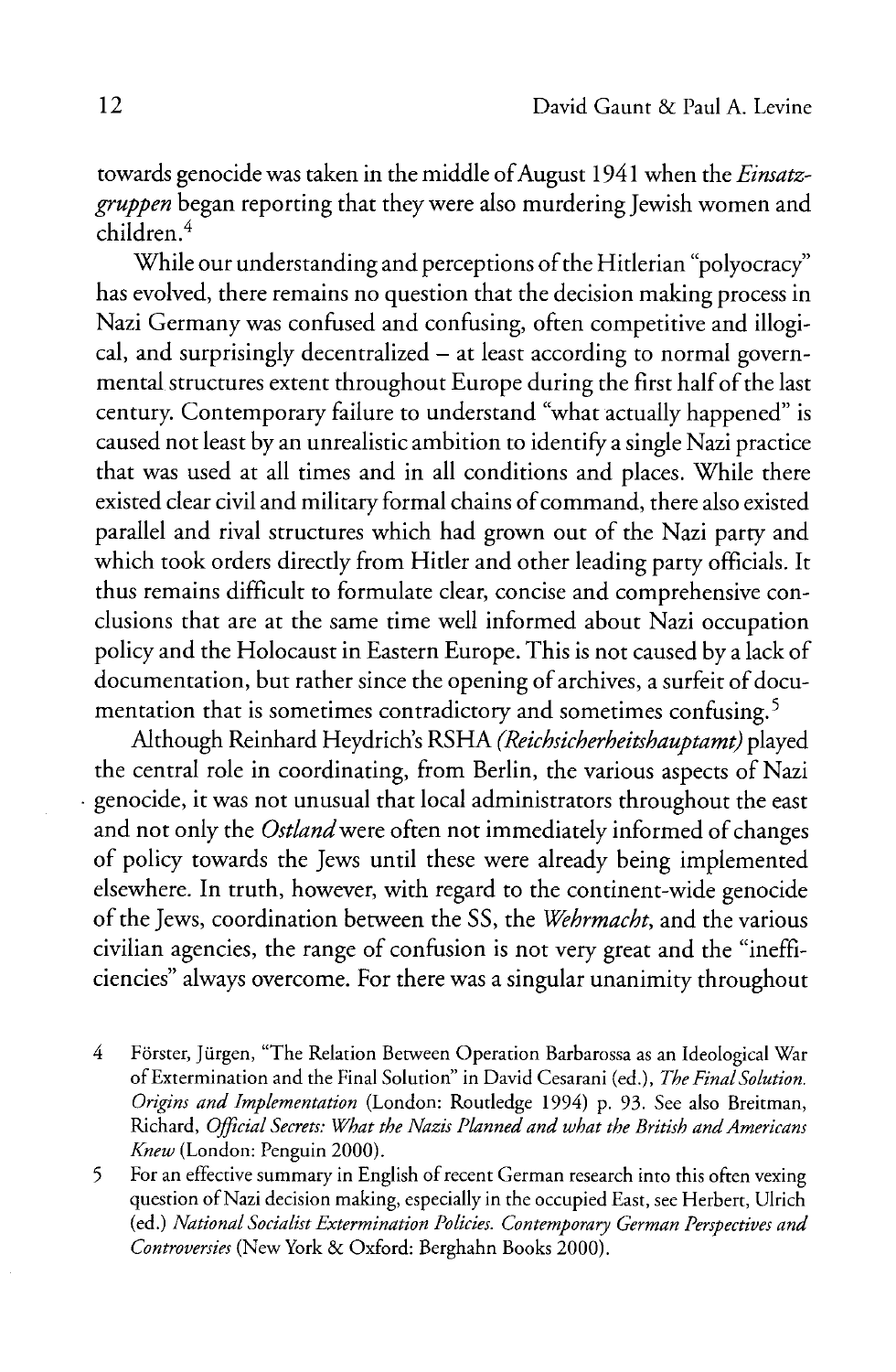the organs and personnel of Nazi Germany that the Jews should die, particularly since the war in the East seemed to create an unprecedented opportunity to eliminate what so many understand as a "racial threat" to the purity of Aryan Germany - the "rightful" ruler of Europe.

It is also impossible to give a simple statement about German policy towards the states they were occupying. Thus understanding the incentives and motives among the occupied peoples to collaborate and or to resist changed throughout the course of the war. Collaboration was easiest to motivate immediately after the German occupation as it forced out the unpopular Soviet regime caught in the act of exiling the Baltic political and intellectual elites. Not surprisingly, cooperation declined and armed resistance increased after the Germans began loosing ground in the Soviet Union and it seemed that they might lose the war.

The details of the notorious Molotov-Ribbentrop Pact of late August 1939 are well known so they do not need to be reviewed here. It is salient, however, for readers of this volume to understand that though the Soviet Union occupied eastern Poland in the middle of September 1939, it did not at that time move against the Baltic countries. The Soviets permitted the Germans to grasp a large part of Poland east of Warsaw and the Vistula River, while they drew Lithuania into their sphere of influence without German complaint. Stalin put pressure on the Baltic countries and pacts of "mutual assistance" turned them into Kremlin protectorates, although the move did not take away their independence. Lithuanian territory was widened in October 1939 to include the previously Polish city of Vilnius. The Soviet Union waited about one year before taking full advantage of the secret protocol giving it free hands in the Baltic countries. Then, on 15 June 1940, Stalin ordered Lithuania annexed while waiting another two days before ordering the move into Latvia and Estonia.

Thus all parts of what became *Reichskommissariat Ostland* belonged to the Soviet Union prior to the German invasion, although most had only been since mid-June 1940. Soviet annexation meant immediate and often brutal integration into the political, social and economic policies of the Soviet Communist Party. A considerable influx of party officials took place after June 1940, with the creation of a domestic party apparatus. In general members of minorities, like the Jews, proved easier to recruit than members of the majority nationality. Although very brief, the period of what is often called "the first Soviet occupation" was an extremely trauma-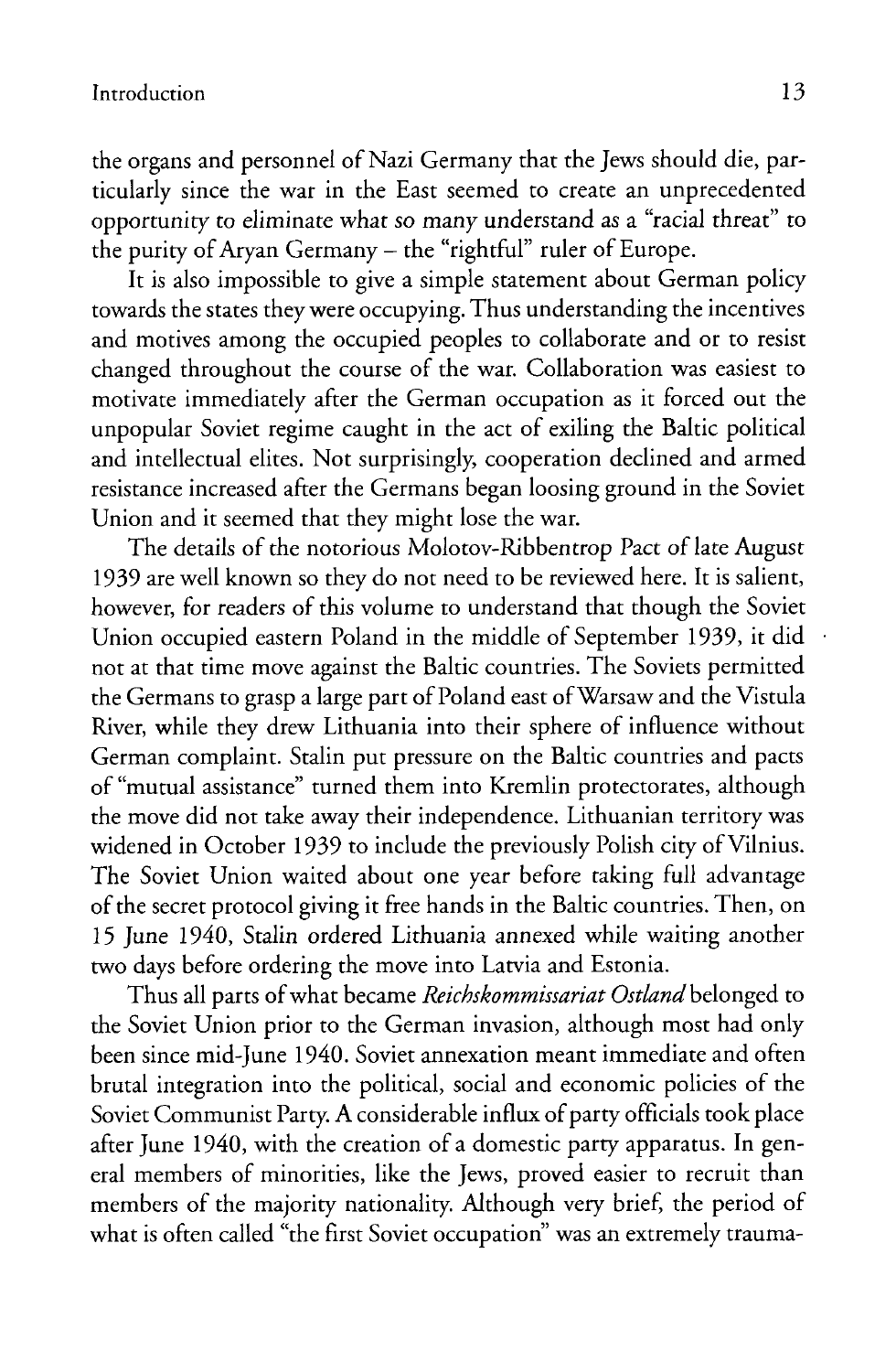tizing one for all three of the nation-states, with the brutality culminating in the weeks and days before the German invasion with the mass deportation from these countries to Siberia of political and social elites (including, on a per capita basis, even more Jews than other groups). Beginning on 14 June 1941, an estimated 10,000 Estonians, 15,000 Latvians and 20,000 Lithuanians were sent to Siberia and the Soviet Par North, with the deportations proceeding literally up to the arrival of German troops. And with a policy whose repercussions are still felt today in both the history and historiography of the region, the Germans exploited the deep and bitter local resentment with Soviet rule by coupling it with the long-standing Nazi ideological concept of "Judeo-Bolshevism". This policy and its consequences created many of the still on-going disputes between Jewish survivors and the nationals of the three countries.

It is well known that the start of Operation Barbarossa on 22 June 1941 caught the Soviet leadership shockingly unprepared. The German province of East Prussia bordered Soviet-occupied Lithuania, providing a forward launching site for the almost immediate occupation of that country. Belarus bordered the so-called General Gouvernement of German-occupied Poland and also fell almost immediately, with Minsk falling on 28 June. The Germans moved into southern Latvia on 29 June and Riga was taken by 1 July although it took another ten days for the entire country to be occupied by German troops. The rapidity of the German invasion and occupation is the cause of the heated discussion regarding the short interim, referred to by some scholars as an *interregnum,* between the withdrawal of the local Soviet governments and the take over by German authorities. For in both countries murderous pogroms against local Jewish populations did take place, and the degree they are to be understood as "spontaneous" or as the result of German propaganda and/or orders remains a source of dispute, not least within public opinion in these countries and even still amongst historians – several of which treat this subject in the present volume.

The conquest of Estonia began somewhat later and there was more time for the Soviets to organize a stronger opposition to the Germans and, crucially, to evacuate some of the country's small Jewish population. Tallinn fell on 27 August and fighting continued in some parts of the country into the autumn. Thus there was no *interregnum* of power and little opportunity to instigate popular pogroms. Therefore in Estonia and in Belarus the issue of collaboration revolves mainly around local people who served the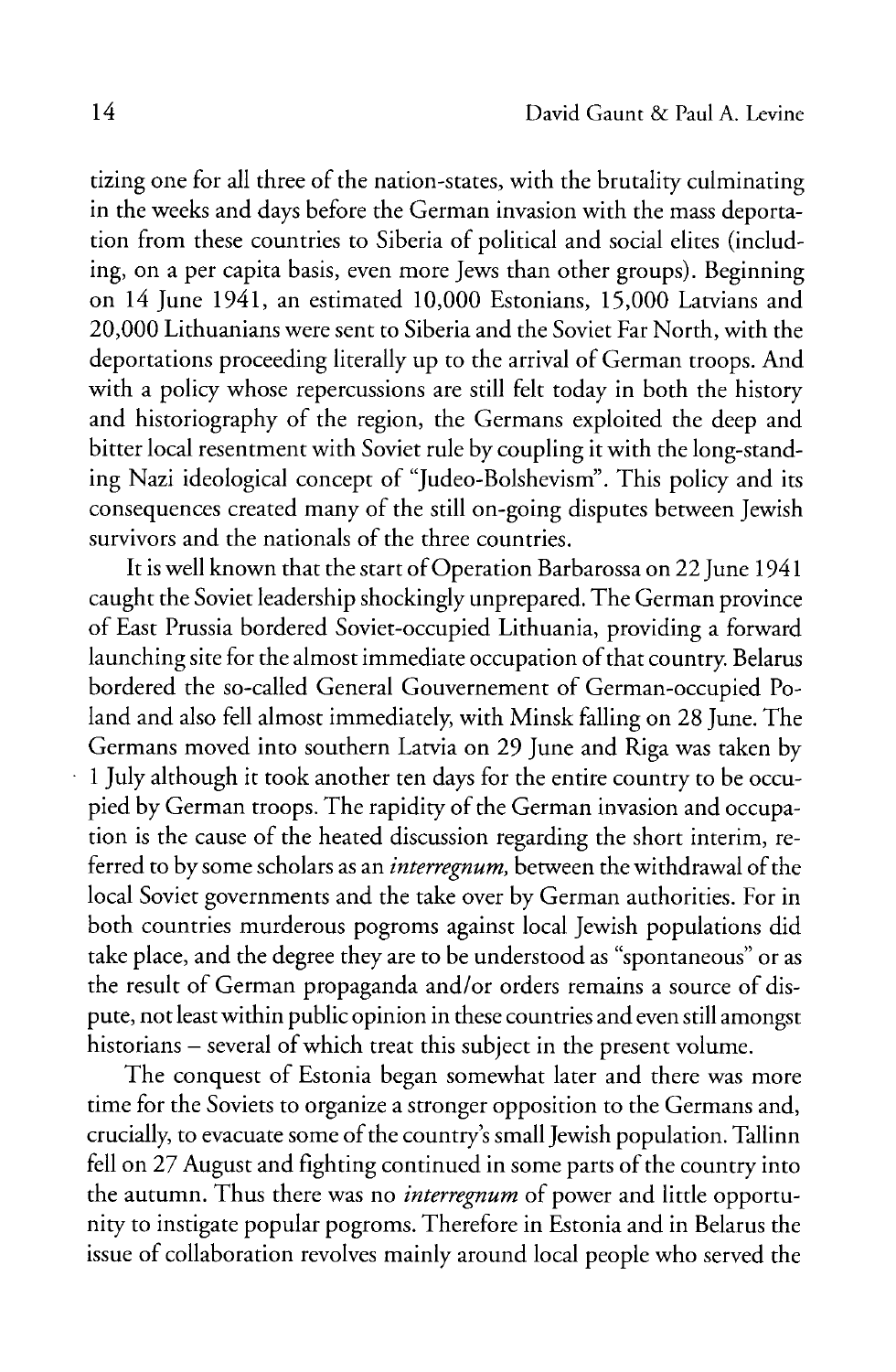Germans in the police, auxiliary police, prison services and so called "selfdefense" units.

Almost from the start of Barbarossa the murder of Jews, Communist functionaries, and other targeted groups was carried out with a rapid, overwhelming brutality which the Germans made very little effort to hide from the native populations. In Lithuania and Latvia the pre-war Jewish populations were devastated in the first six months after the invasion, with the majority of the Jews of both countries murdered by the end of December 1941.6

There is some uncertainty as to whether the Roma were targeted from the very start of the invasion. For instance, the situation in the territories/ regions seized from the Soviet Union differed from that in Nazi-occupied Serbia where Roma were clearly identified alongside the Jews as hostages from the start of the summer of 1941. Both groups were murdered in reprisals for partisan attacks against German forces. Serbian Gypsies were taken into custody from September 1941 and were often subjected to mass executions, sometimes using gas vans, and sometimes together with Jewish prisoners. In *Reichskommissariat Ostland* some individual Roma are noted early on in the reports from the killing squads and the concentration camps. However only by 4 December 1941 do we find a document in which *Reichskommissar* Hinrich Lohse states that Gypsies should be treated in the "same way as the Jews".7 According to Anton Weiss-Wendt in his contribution to this volume, in Estonia mass incarceration of Roma occurred only in February 1943 in prisons and camps, with most of them executed in the autumn of 1943. In Latvia half of the country's Gypsy population was murdered between April 1942 and March 1943.

We have noted that in the conquered Soviet areas the mass murders took place not after long distance deportation to specially built killing centers, but rather usually only a short distance from the locations where the Jews lived before the German occupation. Many hundreds of thousands were murdered literally within hearing distance of their local com-

- **6 Porat, Dina, "The Holocaust in Lithuania. Some Unique Aspects" in Cesarani, David** (ed.), *The Final Solution. Origins and Implementation* (London: Routledge 1994) pp. 159-174.
- **7 Zimmermann, Michael,** *Rassenutopie u nd Genozid. D ie nationalsozialistische "Losung der Z igeunerfrage",* **Hamburger Beitrage zur Sozial- und Zeitgeschichte vol 33 (Hamburg 1996); Wippermann, Wolfgang,** *Wie dieZ igeunere: Antisemitismus undA ntiziganismus im Vergleich* **(Berlin: Elefanten Press 1997).**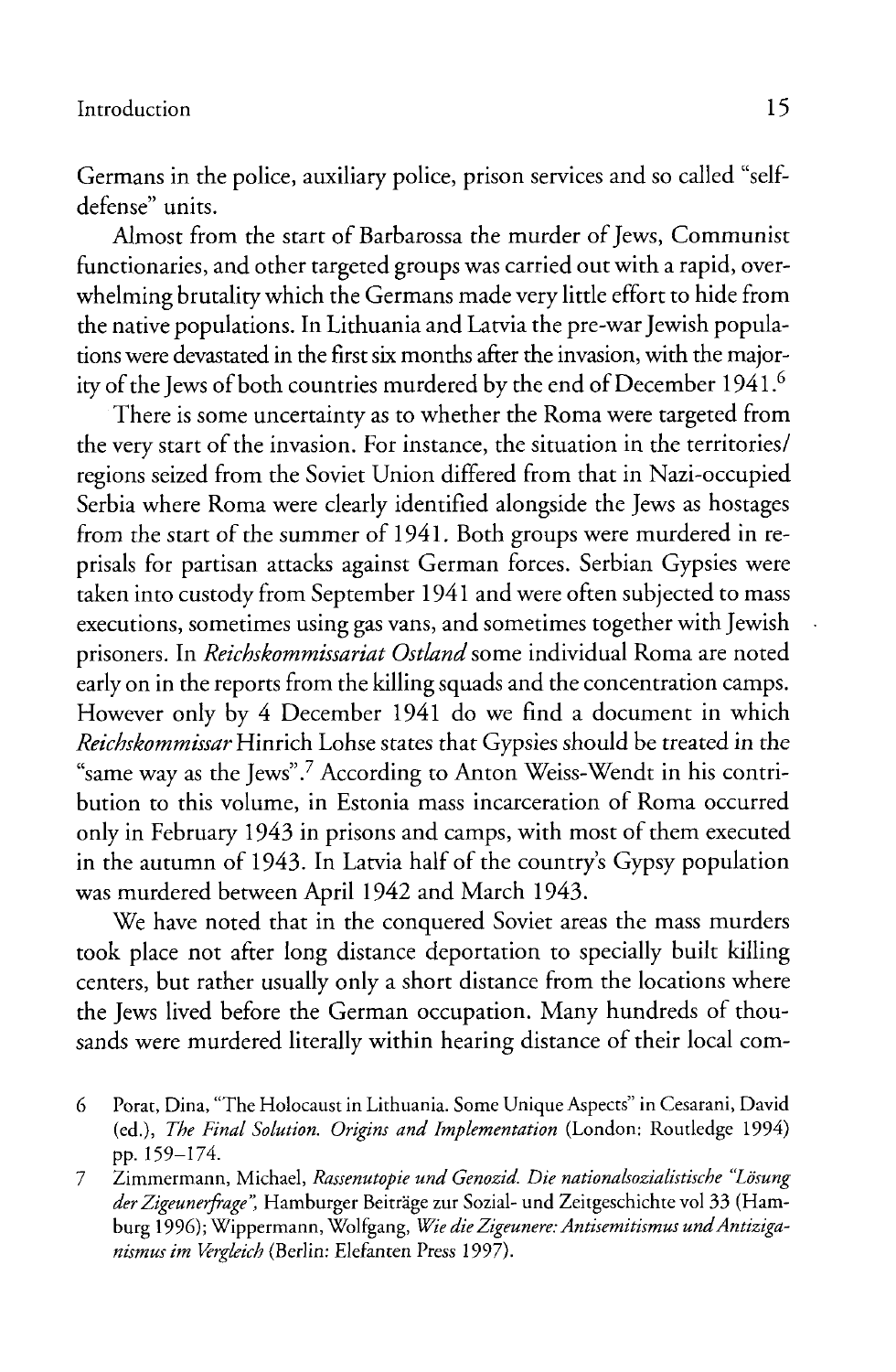## List of Contributors

Aya Ben-Naftali is director of Massuah Institute for the Study of the Holocaust and Chief Curator of Massuah Museum, Tel Yitzhak, Israel. The article in this volume is based on her Master's thesis at Tel Aviv University: *The Ninth Fort 1941–1944. The History of the Execution Site.* 

Arünas Bubnys is a Ph.D. and senior researcher at the Lithuanian Institute of History in Vilnius. His major scientific contributions are *Lithuanian Anti-Nazi Resistance in 1941–1944* (Vilnius, 1991) and *German-occupied Lithuania (1941—1944)* (Vilnius, 1998).

Robert Bohn is Professor of modern history at Flensburg University, Germany. He is also researcher and director at the Institut für Zeit- und Regionalgeschichte (IZRG) in Schleswig. His most recent publications are *Dänische Geschichte* (München 2001), *Reichskommissariat Norwegen. Nationalsozialistische N euordnung' und K riegswirtschaft* (München 2000) and *Die deutsche Herrschaft in den "germ anischen"Ländern 1940—45* (Stuttgart 1997).

Joachim Braun is Professor Emeritus at the Department of Music at Bar-Ilan University, Israel. Among his most recent publications are "The Iconography of the Organ: Change in Jewish Thought and Musical Life" in: *Music in Art,* XXVIII, 2003, and "Christian and Jewish Religious Elements in Music: A Hidden Language of Resistance in Soviet Riga" in: *Musikgeschichte zwischen Ost- und Westeuropa: Kirchenmusik — geistliche Musik religiöse Musik,* Bericht der Konferenz Chemnitz 28—30 October 1999. Ed. H. Loos (Sinzig, 2002).

Uwe Danker, is Professor and director at the Institut für Zeit- und Regionalgeschichte (IZRG) at the University of Flensburg, Germany. He has published various titles and essays, mostly concerning history of Schleswig-Holstein in 19th and 20th century. His main research project is about NSDAP-Gauleiter and Oberpräsident Hinrich Lohse.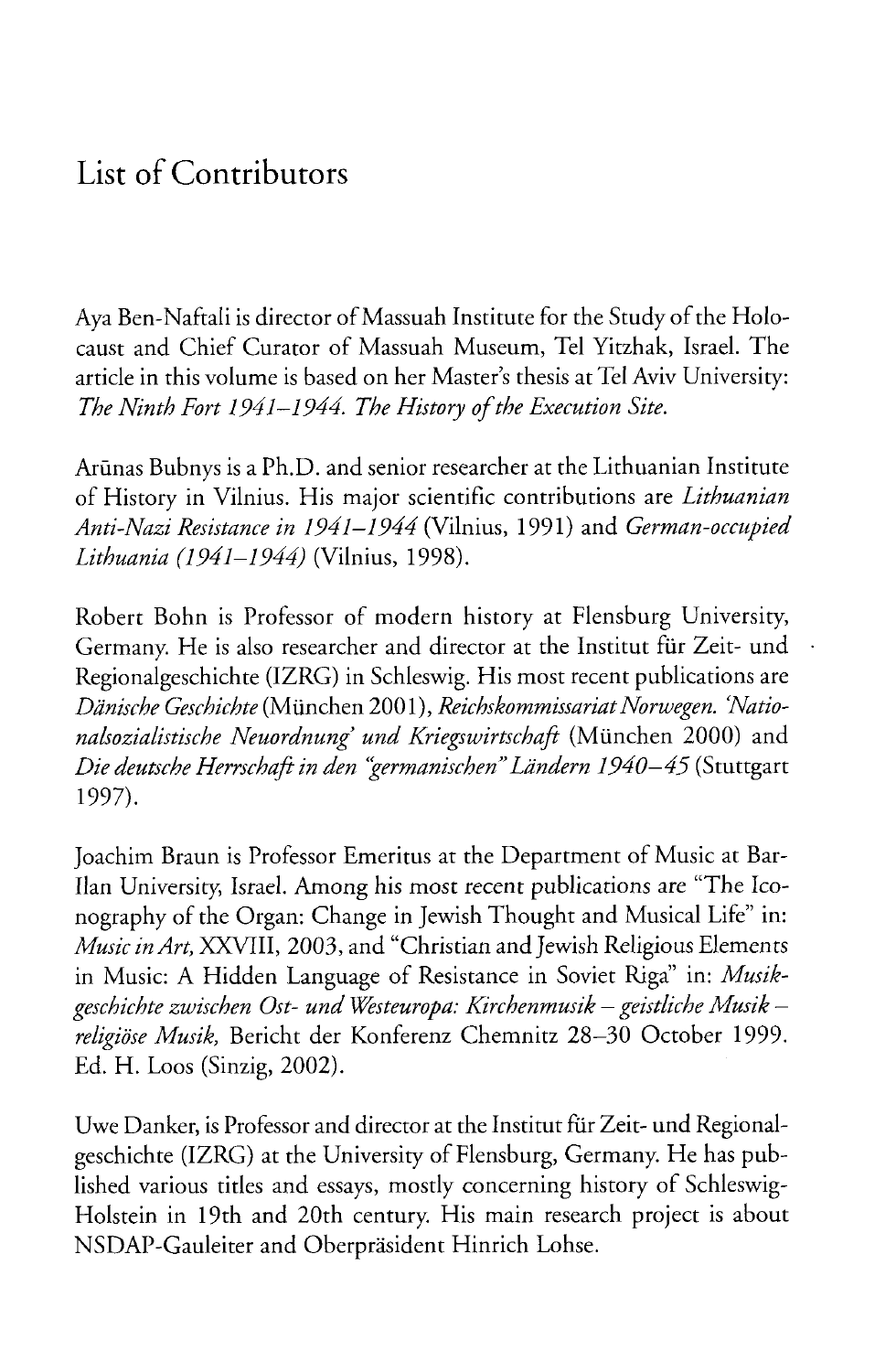Martin Dean is an Applied Research Scholar at the Center for Advanced Holocaust Studies, United States Holocaust Memorial Museum, Washington D.C. He has published *Collaboration in the Holocaust: Crimes of the Local Police in Belorussia and Ukraine, 1941-44* (London and New York, 2000) and also a few articles in the journal *Holocaust and Genocide Studies.*

Barbara Epstein is Professor and teacher in the History of Consciousness Department at the University of California, Santa Cruz, USA. She has written on social movements in the USA and is the author of *Political* Protest and Cultural Revolution: Nonviolent Direct Action in the 1970s and *1980s* (University of California Press, 1991). She is currently working on a book on the underground movement in the Minsk ghetto.

Andrew Ezergailis is Professor Emeritus of history at Ithaca College, New York, USA. He is currently working on a study of Nazi and Soviet disinformation about the Holocaust in Latvia. His article "Collaboration in German occupied Latvia: Offered and Rejected" will be published in the forthcoming *Latvijas vesturnieku komisijas raksti,* Vol. 9, 2004.

David Gaunt is Professor of history and head of the Baltic and East European Graduate School at Södertörn University College, Stockholm, Sweden. He has specialized in social history and historical anthropology particularly of family, kinship and working-life. He is currently working on a history of religious and ethnic minorities in Early Modern Eastern Europe.

Jorg Hackmann is Assistant Professor of Eastern European History at the University of Greifswald, Germany. He has specialized in the historiography and historical cultures of Central and Eastern Europe. His recent research focuses on the association movement and nation-building in the East Baltic region. He has recently edited (together with Norbert Gotz) *Civil Society in the Baltic Sea Region* (Ashgate, 2003) and a Special Issue of the *Jour*nal of Baltic Studies entitled "Mapping Baltic History: The Concept of North Eastern Europe" (2002).

Karlis Kangeris is a research fellow at the Institute for Baltic Studies, Stockholm University, Sweden.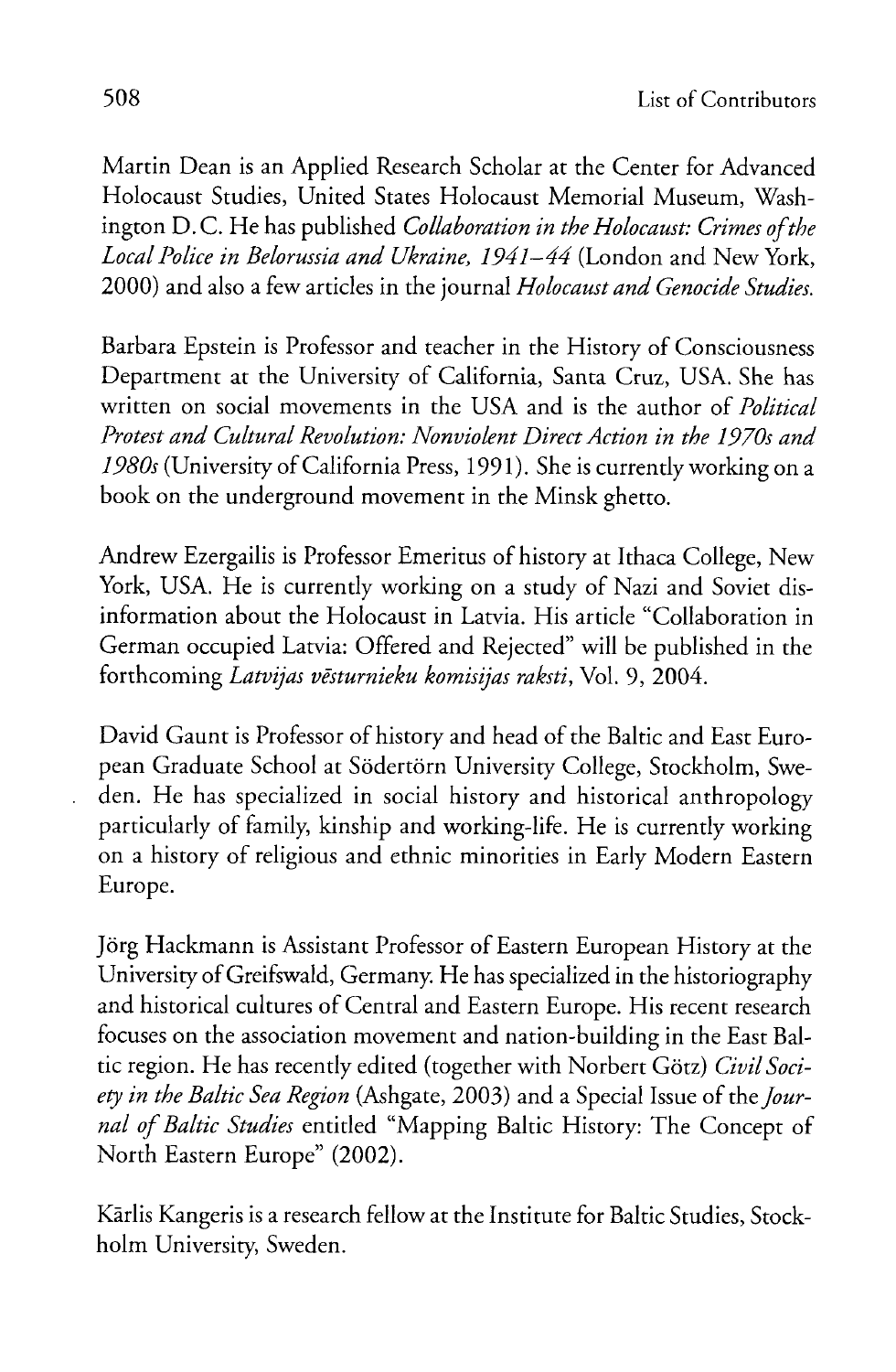Matthew Kott is a Ph. D. candidate in Modern History at St Edmund Hall, Oxford. He is also an associate researcher at the Museum of the Occupation of Latvia, in Riga, Latvia. He is currently finishing his thesis on society in Latvia during the 1940s.

Sebastian Lehmann is a Ph.D. candidate in history at Institut für Zeitund Regionalgeschichte (IZRG) at the University of Flensburg, Germany. He is co-editor of the journal *Demokratische Geschichte.* He is currently working on his dissertation project *NSDAP-District Leaders in Schleswig-Holstein 1928-1948.*

Paul A. Levine is Assistant Professor and senior lecturer at the Uppsala Programme for Holocaust and Genocide Studies, Uppsala University, Sweden. He is author of *From Indifference to Activism: Swedish Diplomacy and the Holocaust, 1938-1944* (Uppsala, 1998), his latest work is the article Attitudes and Action: Comparing the Responses of Mid-level Bureaucrats to the Holocaust', in *'Bystanders' to the Holocaust. A Re-evaluation* (Frank Cass, 2002).

Šarūnas Liekis is Associate Professor at the Lithuanian University of Law in Vilnius and Director of the Vilnius Yiddish Institute. His most recent publication is *A State within a State? Jewish Autonomy in Lithuania 1918- 1925* (Vilnius, 2003).

Meelis Maripuu is research fellow and member of the board at the Estonian Foundation for Investigation of Crimes against Humanity (Estnische Stiftung zur Untersuchung der Verbrechen gegen die Menschlichkeit) and manager of the S-Keskus Research Center for Contemporary History in Tallinn, Estonia.

Laura Palosuo is a Ph. D. candidate in history at the Uppsala Programme for Holocaust and Genocide Studies, Uppsala University, Sweden. Her dissertation project deals with the Holocaust in Hungary from a gender perspective.

Evgenij Rozenblat is Assistant Professor and senior lecturer at the Department of World History at Brest State University, Belarus. He obtained his Ph. D. degree on the theme *The Nazi Policy of Genocide in Relation to Jewish Population in the Western Regions of Belarus. 1941–1944* (1997).